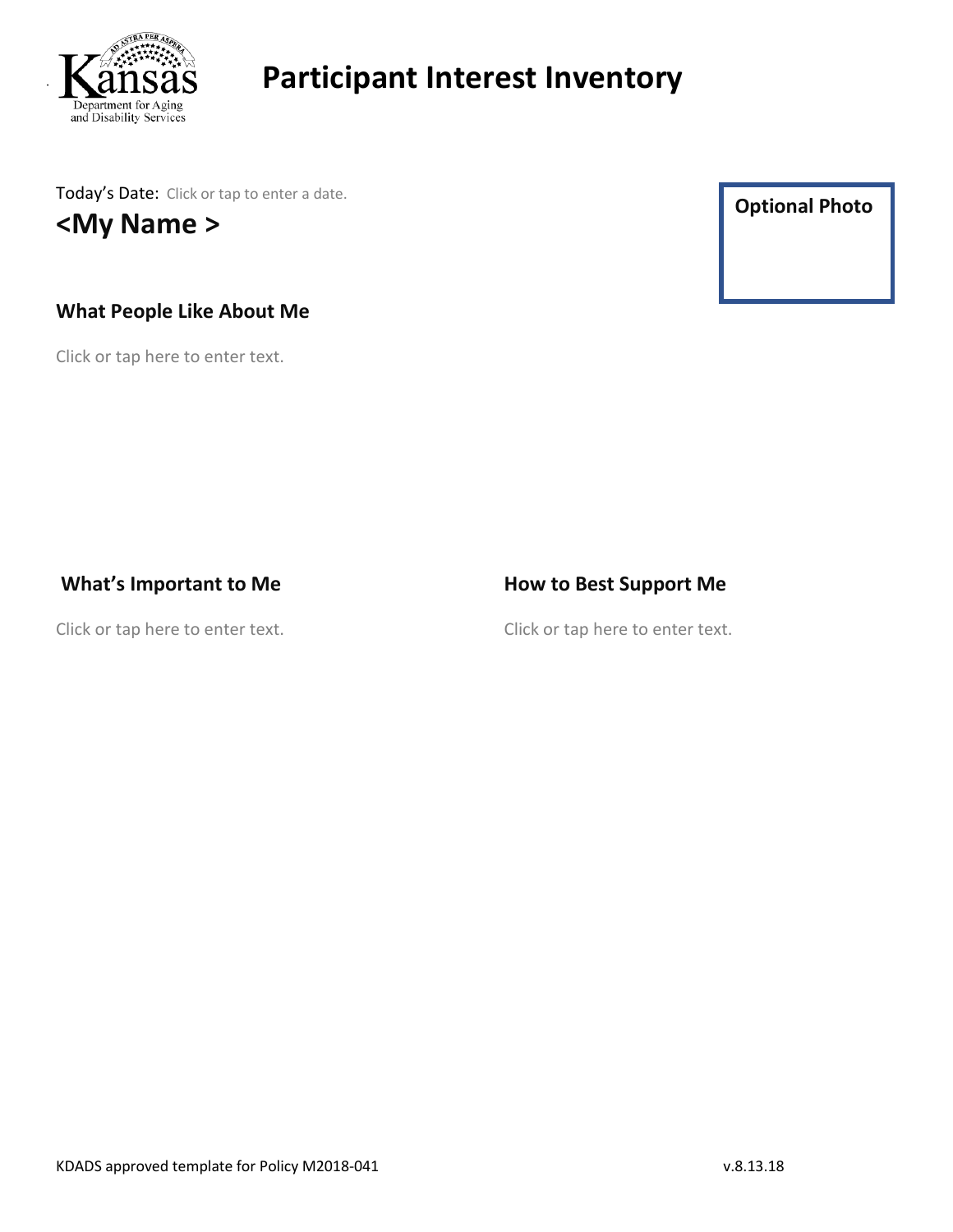# **My Information**

| <b>Name</b>                            |                                  | Click or tap here to enter text. |  |                                         |  |  |
|----------------------------------------|----------------------------------|----------------------------------|--|-----------------------------------------|--|--|
| <b>Address</b>                         |                                  | Click or tap here to enter text. |  |                                         |  |  |
| <b>Phone Number</b>                    |                                  | Click or tap here to enter text. |  |                                         |  |  |
| <b>Last PII Revision Date:</b>         |                                  | Click or tap to enter a date.    |  | Phone: Click or tap here to enter text. |  |  |
| <b>Legal Guardian</b>                  |                                  | Click or tap here to enter text. |  | Phone: Click or tap here to enter text. |  |  |
| <b>Other Auth Rep. (indicate type)</b> |                                  | Click or tap here to enter text. |  | Phone: Click or tap here to enter text. |  |  |
| <b>MCO</b>                             |                                  | Click or tap here to enter text. |  | Phone: Click or tap here to enter text. |  |  |
| <b>Primary Care Physician</b>          |                                  | Click or tap here to enter text. |  | Phone: Click or tap here to enter text. |  |  |
| <b>Emergency Contact</b>               |                                  | Click or tap here to enter text. |  | Phone: Click or tap here to enter text. |  |  |
| <b>Informal Supports</b>               |                                  |                                  |  |                                         |  |  |
| <b>Name</b>                            |                                  | Relationship                     |  | <b>Phone Number</b>                     |  |  |
| Click or tap here to enter text.       | Click or tap here to enter text. |                                  |  | Click or tap here to enter text.        |  |  |
| Click or tap here to enter text.       | Click or tap here to enter text. |                                  |  | Click or tap here to enter text.        |  |  |
| Click or tap here to enter text.       |                                  | Click or tap here to enter text. |  | Click or tap here to enter text.        |  |  |
| <b>Providers</b>                       |                                  |                                  |  |                                         |  |  |
| <b>Provider Name</b>                   |                                  | <b>Provider Phone Number</b>     |  | <b>Service</b>                          |  |  |
| Click or tap here to enter text.       |                                  | Click or tap here to enter text. |  | Click or tap here to enter text.        |  |  |
| Click or tap here to enter text.       |                                  | Click or tap here to enter text. |  | Click or tap here to enter text.        |  |  |
| Click or tap here to enter text.       |                                  | Click or tap here to enter text. |  | Click or tap here to enter text.        |  |  |
| Click or tap here to enter text.       |                                  | Click or tap here to enter text. |  | Click or tap here to enter text.        |  |  |
| Click or tap here to enter text.       |                                  | Click or tap here to enter text. |  | Click or tap here to enter text.        |  |  |
| Click or tap here to enter text.       |                                  | Click or tap here to enter text. |  | Click or tap here to enter text.        |  |  |
|                                        |                                  |                                  |  |                                         |  |  |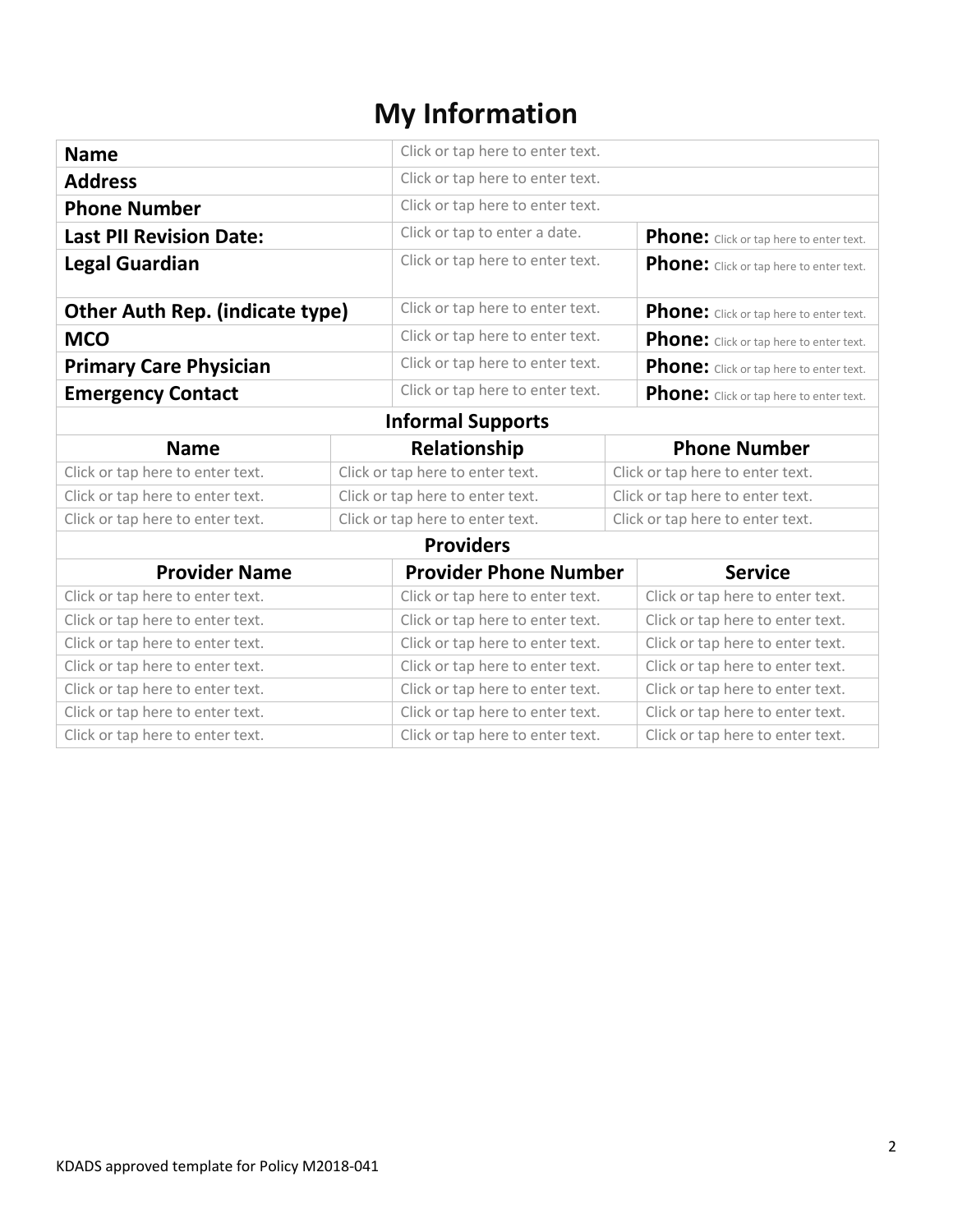# **My Communication Preferences**

My primary mode of communication is: Click or tap here to enter text. Interpreter Services:



☐ I do not need services

I have someone who helps me to communicate and speaks on my behalf.

Name of Person: Click or tap here to enter text.

### **PERSON(S) PARTICIPATING IN THIS PARTICIPANT INTEREST INVENTORY**

| I chose to participate in filling out this PII?                       |                                                   | ∣ □Yes □No |  |
|-----------------------------------------------------------------------|---------------------------------------------------|------------|--|
|                                                                       | To what degree?   □Actively □Somewhat □Not at All |            |  |
| If anything other than actively, please describe participation level. |                                                   |            |  |
| Click or tap here to enter text.                                      |                                                   |            |  |
| Person Providing the Information: Click or tap here to enter text.    |                                                   |            |  |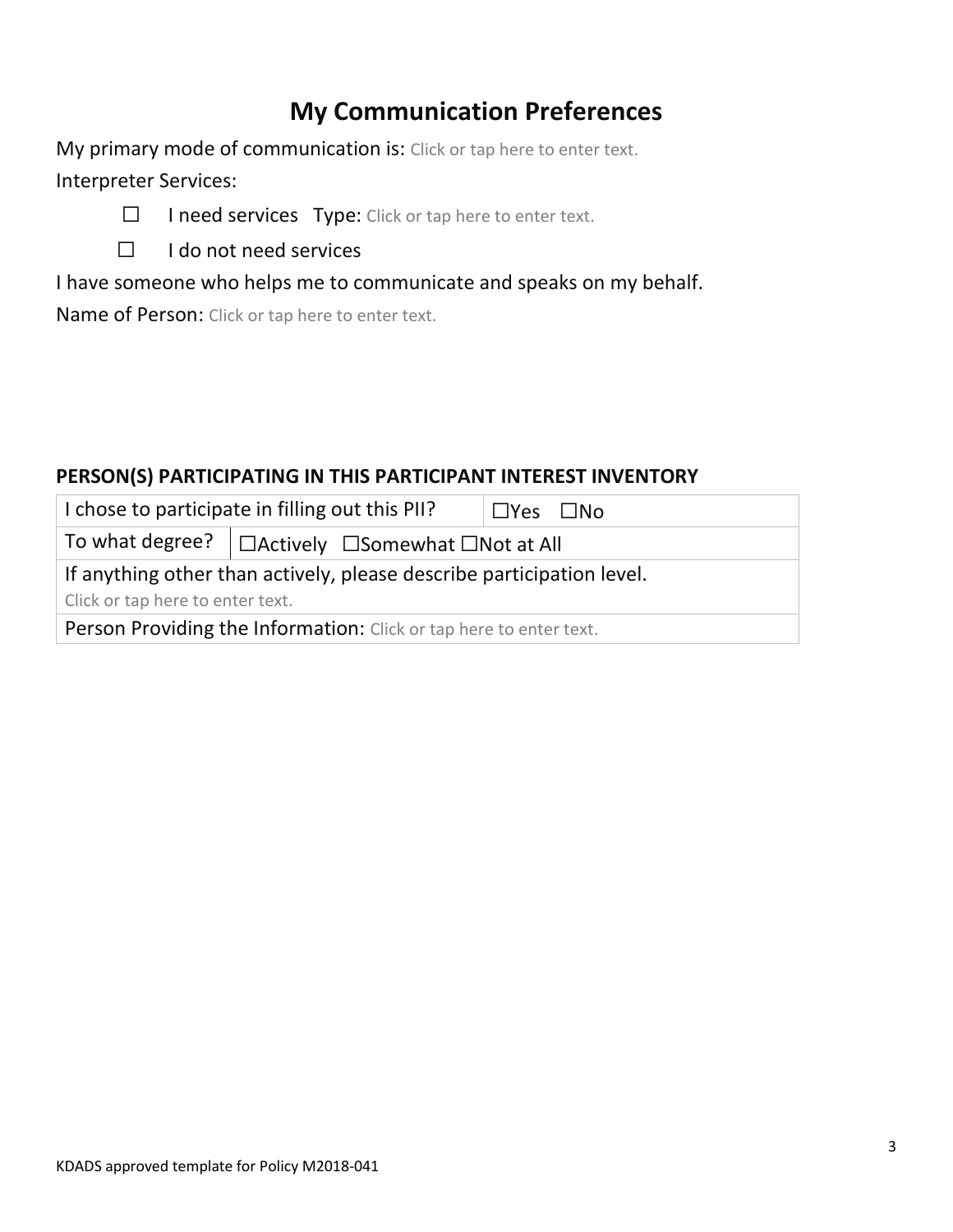## **About Me**

# **What I Have Done and the Skills I Use:**

Click or tap here to enter text.

**What My Circle of Support Says About Me:** comments from friends, family, providers, etc.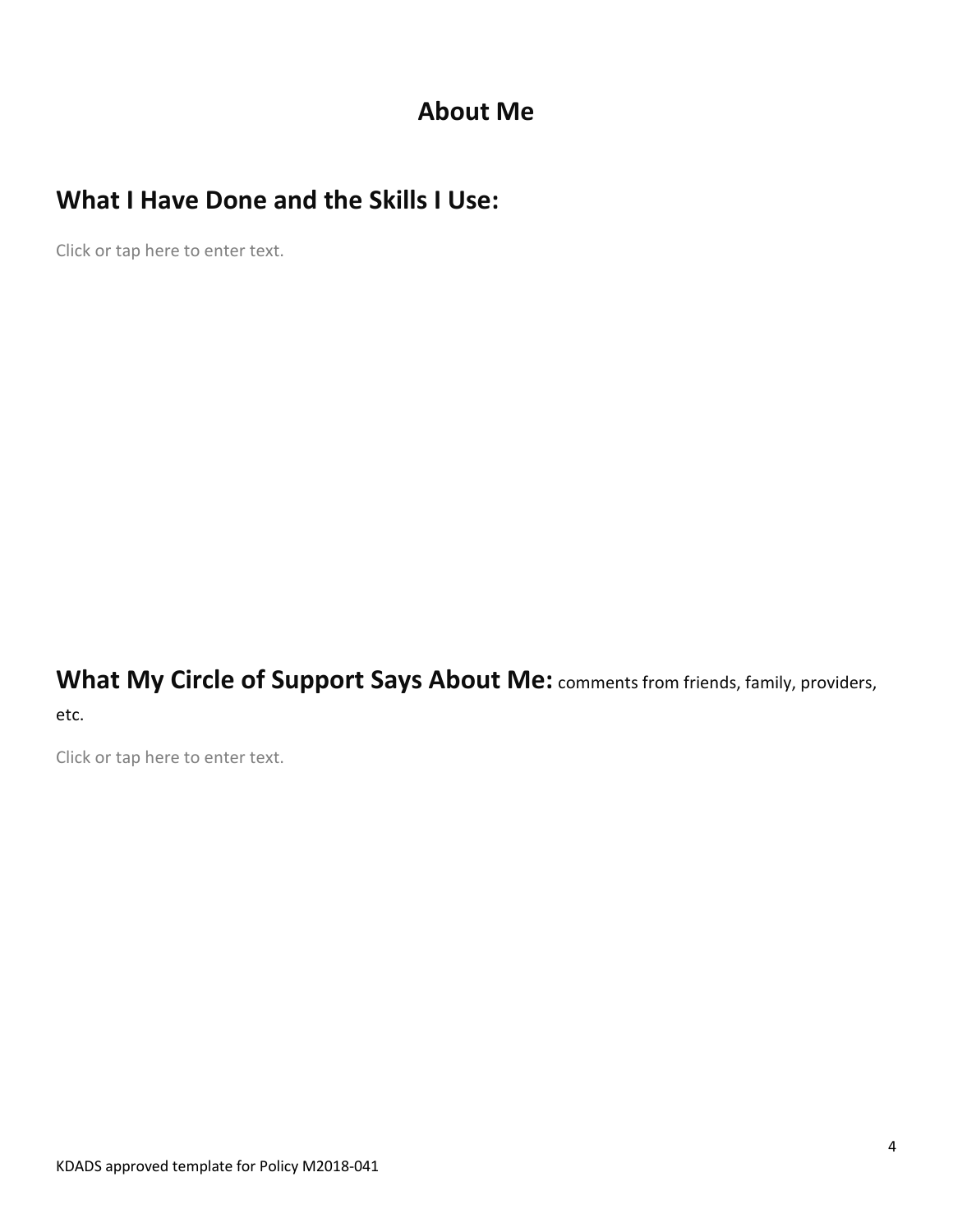### **My Lifestyle Preferences Include:** comment on both what I have now and what I want for:

where I live, who I live with, how I spend my day, my hobbies, my favorite people/things, my routine, my favorite activities, what is important to me, making choices and decisions, etc.

| What I Have Now                  | What I Want in the Future        |
|----------------------------------|----------------------------------|
| Click or tap here to enter text. | Click or tap here to enter text. |
|                                  |                                  |
|                                  |                                  |
|                                  |                                  |
|                                  |                                  |
|                                  |                                  |
|                                  |                                  |
|                                  |                                  |
|                                  |                                  |
|                                  |                                  |
|                                  |                                  |
|                                  |                                  |
|                                  |                                  |
|                                  |                                  |
|                                  |                                  |
|                                  |                                  |
|                                  |                                  |
|                                  |                                  |
|                                  |                                  |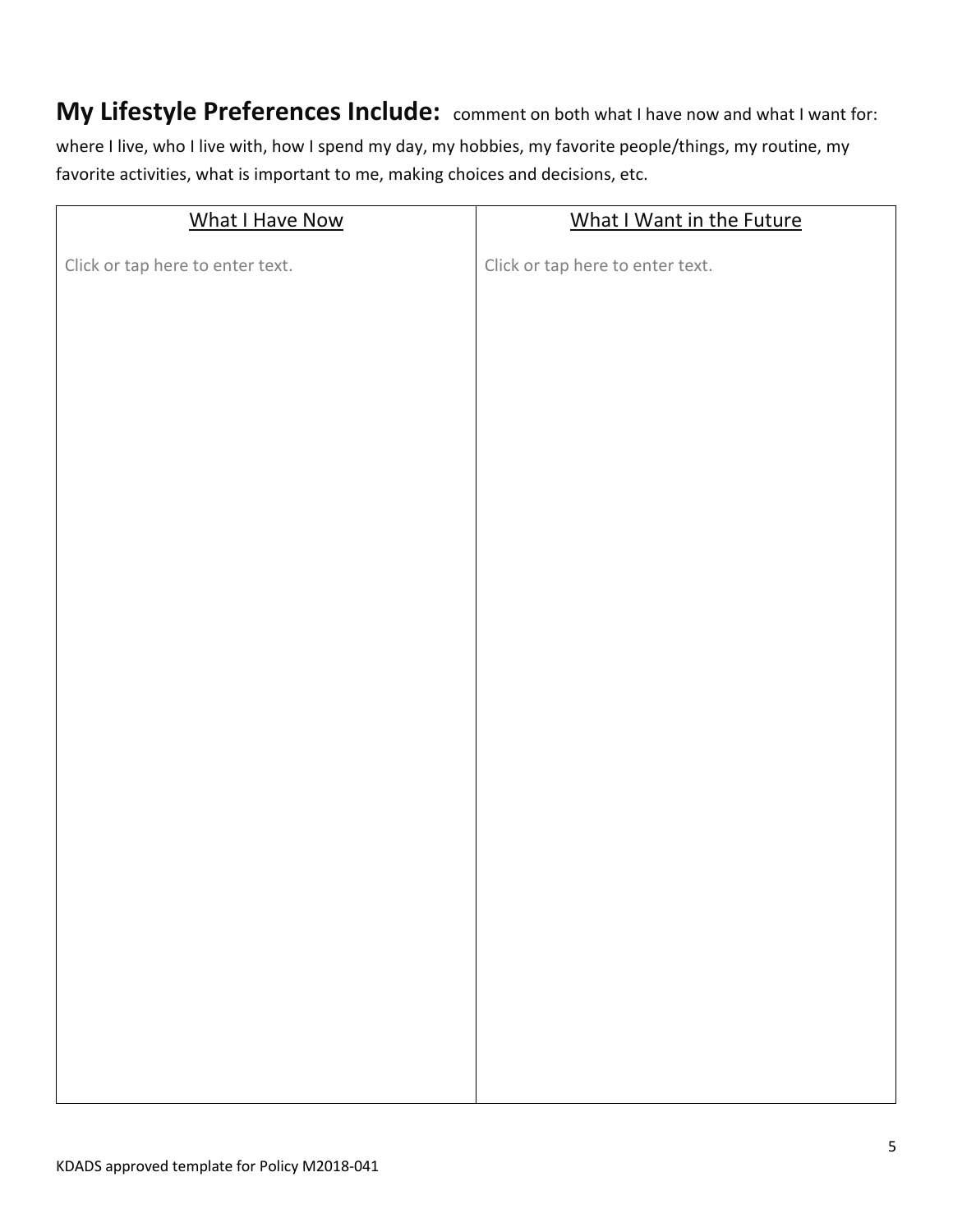### **Opportunities Regularly Provided to Me for Choice and Control***:* include how

choice and control are offered and for what regular activities, items, situations.

Click or tap here to enter text.

### **My Vision for a Good Life: My Future Plans Hopes, and Dreams:** other

living/work options, other activities, learning to express more choice/control over certain decisions, etc.

Click or tap here to enter text.

## **Barriers to My Lifestyle Preferences and Future Plans Include:**

Click or tap here to enter text.

### **My Options for Overcoming These Barriers:**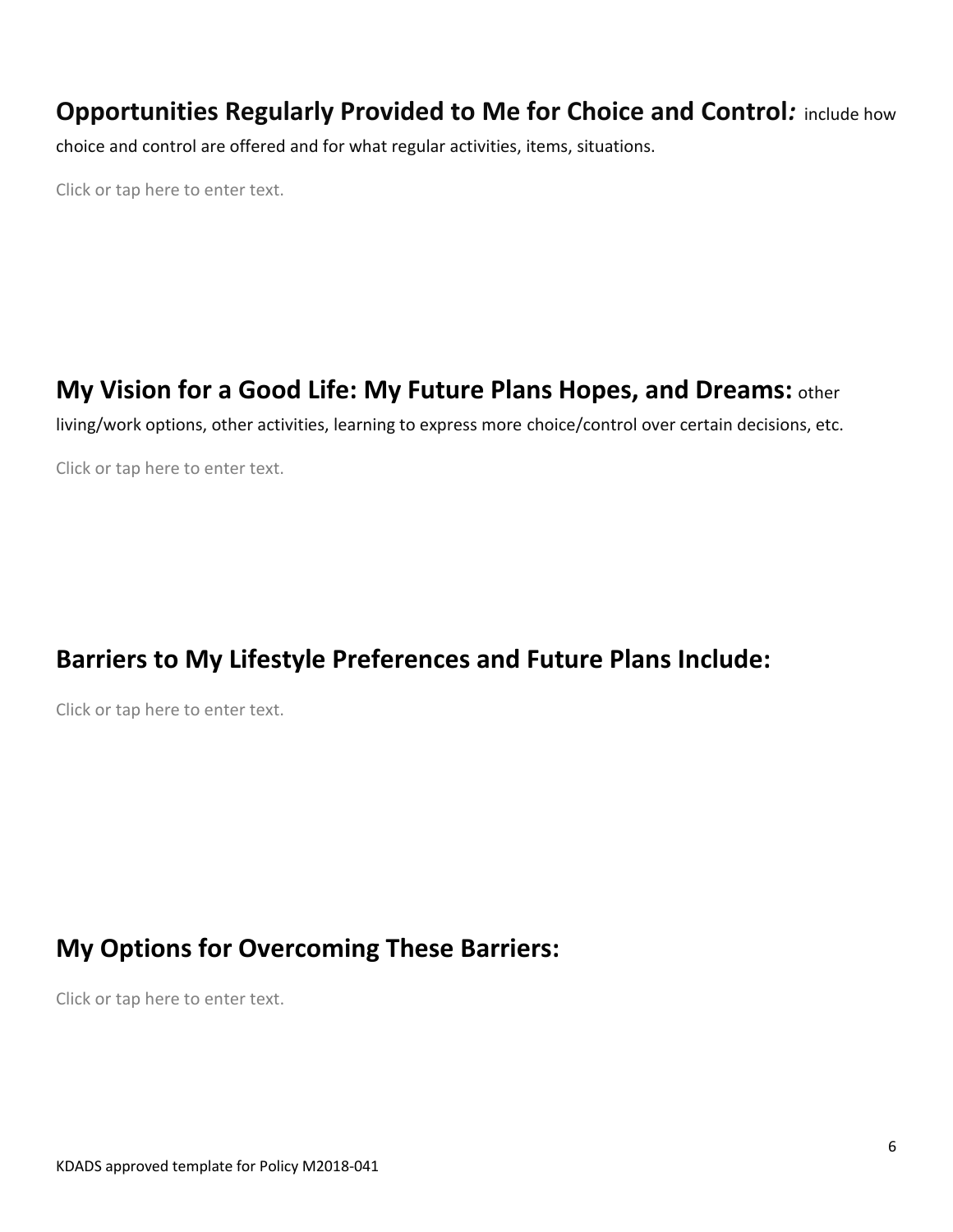# **My Goals**

| Goal                                | <b>Outcome Measure</b>           | <b>Anticipated</b>            | <b>Person/Provider</b>              |
|-------------------------------------|----------------------------------|-------------------------------|-------------------------------------|
|                                     |                                  | <b>Completion Date</b>        | <b>Responsible</b>                  |
| Click or tap here to<br>enter text. | Click or tap here to enter text. | Click or tap to enter a date. | Click or tap here to enter<br>text. |
| Click or tap here to<br>enter text. | Click or tap here to enter text. | Click or tap to enter a date. | Click or tap here to enter<br>text. |
| Click or tap here to<br>enter text. | Click or tap here to enter text. | Click or tap to enter a date. | Click or tap here to enter<br>text. |
| Click or tap here to<br>enter text. | Click or tap here to enter text. | Click or tap to enter a date. | Click or tap here to enter<br>text. |
| Click or tap here to<br>enter text. | Click or tap here to enter text. | Click or tap to enter a date. | Click or tap here to enter<br>text. |
| Click or tap here to<br>enter text. | Click or tap here to enter text. | Click or tap to enter a date. | Click or tap here to enter<br>text. |

# **My Supports**

Support at Home: Comment on supports needed with activities in the home including, but not limited to cleaning, shopping, meal preparation, laundry, home maintenance, dressing, eating, bathing, toileting, other personal hygiene, calling others, evacuating the home, using transportation (including public), crossing the street, etc. Indicate my preferences and explain how I would like to be supported for each need.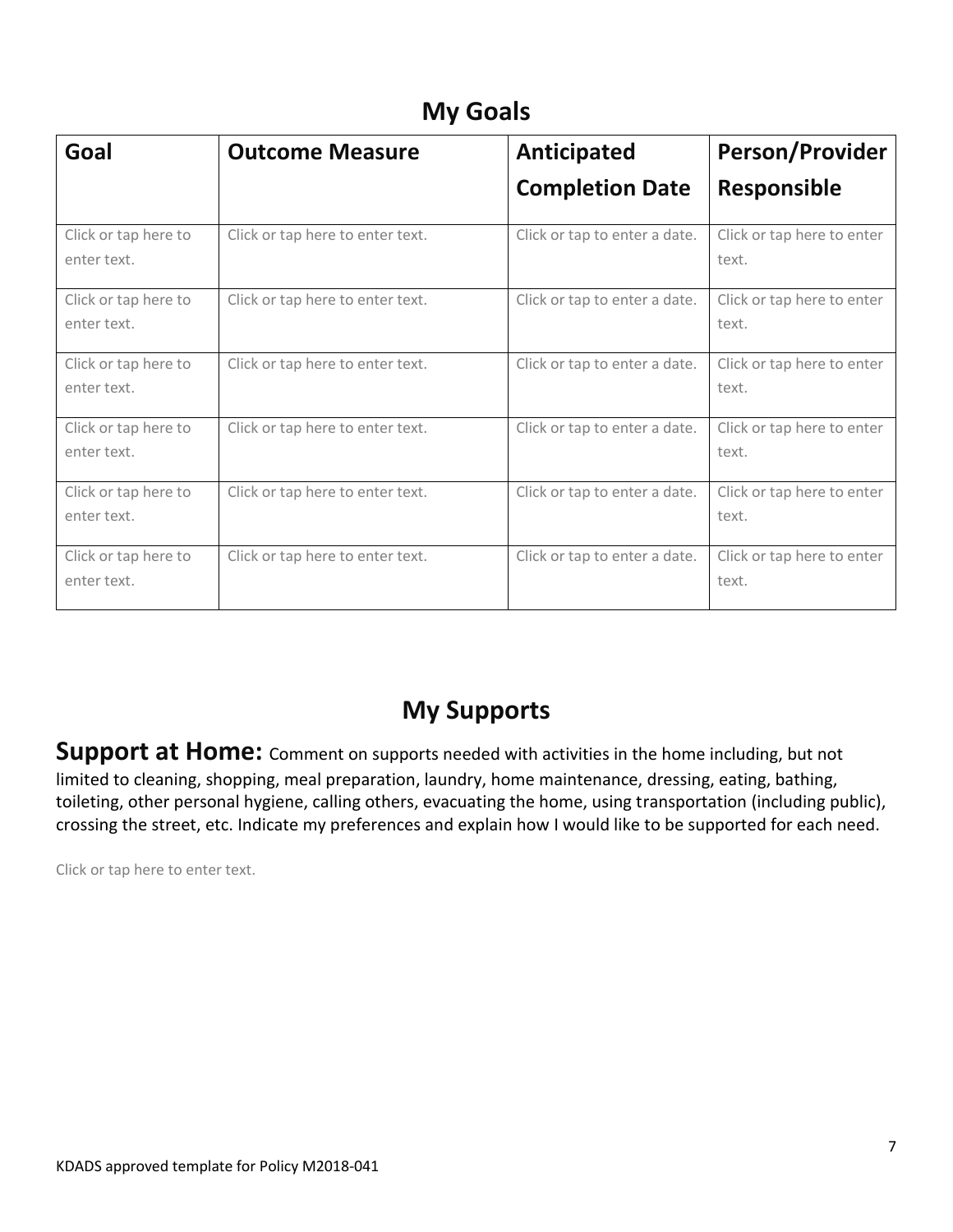**Support with Work & Daily Activity:** Comment on supports needed at work, school,

volunteer or in community/day services activities. This includes, but is not limited to social interactions, work or volunteer tasks, community safety, personal care, transportation, etc. Indicate my preferences and explain how I would like to be supported for each need.

Click or tap here to enter text.

**Community and Social Support:** Comment on supports needed with cultural, religious or ethnic preferences, social relationships with family and friends, education regarding romantic relationships, dealing with grief and loss, accessing preferred community activities, handling conflict and change, etc. Indicate my preferences and explain how I would like to be supported for each need.

Click or tap here to enter text.

**Wellness Support:** Comment on supports needed with sleep, stress, exercise, nutrition, substance use, taking needed medications, going to appointments, scheduling preventative care, following physician/therapist advice or orders, etc. Indicate my preferences and explain how I would like to be supported for each need.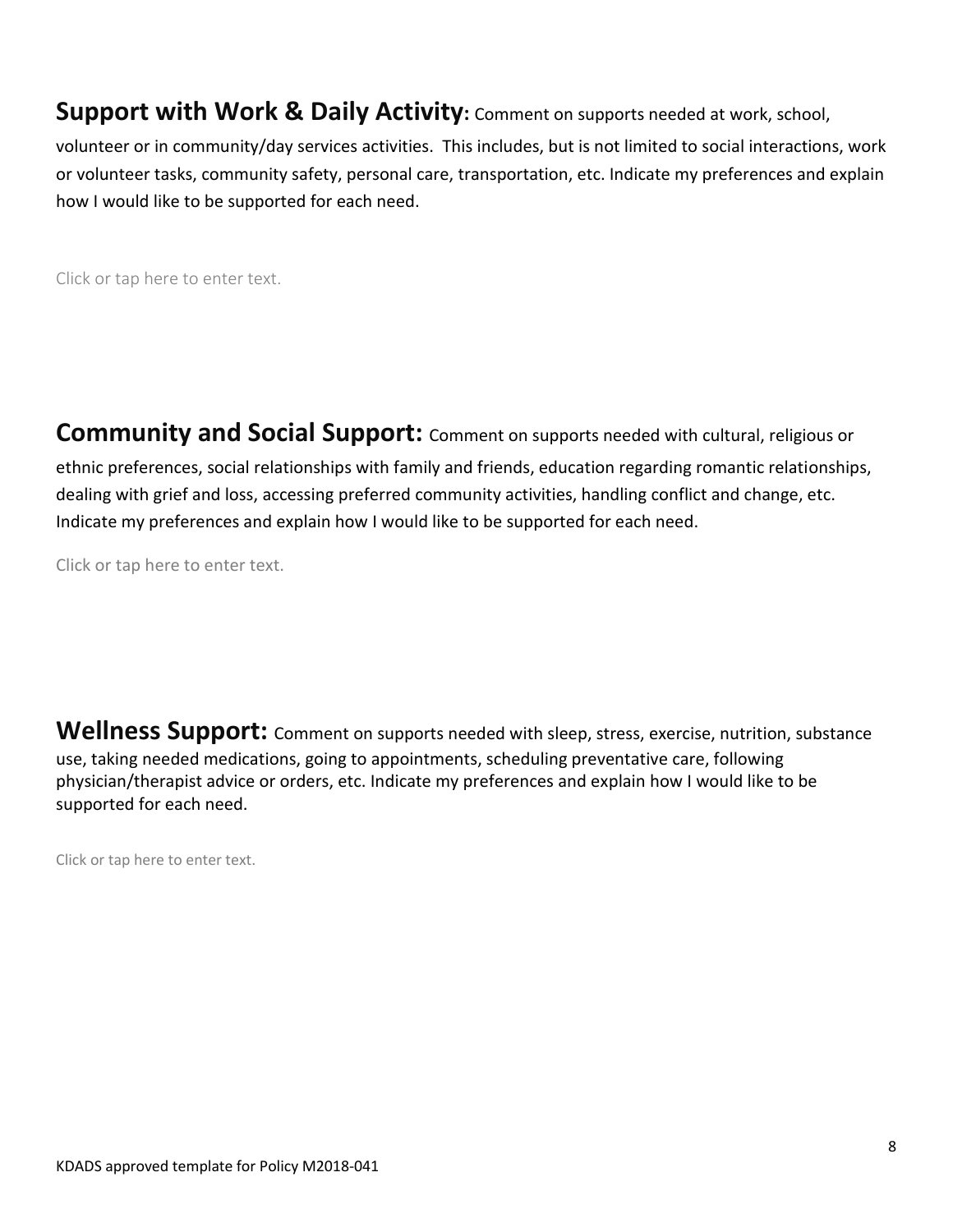**Medical Support:** Comment on supports needed with medications, allergies, and a brief medical overview. Indicate my preferences and explain how I would like to be supported for each need.

Click or tap here to enter text.

**Restraints and Seclusion:** Comment on any approved restraints and seclusions for me. Indicate in which situations they are approved to be used, who approved of the restraint and/or seclusion and the date approved.

Click or tap here to enter text.

**Risk Assessment & Intervention Plans:** Comment on any area of risk, and what the risk is, and supports needed. Include any related to health, safety, financial, undesirable behavior, mental health issues, or other risks that may or do require restrictive procedures.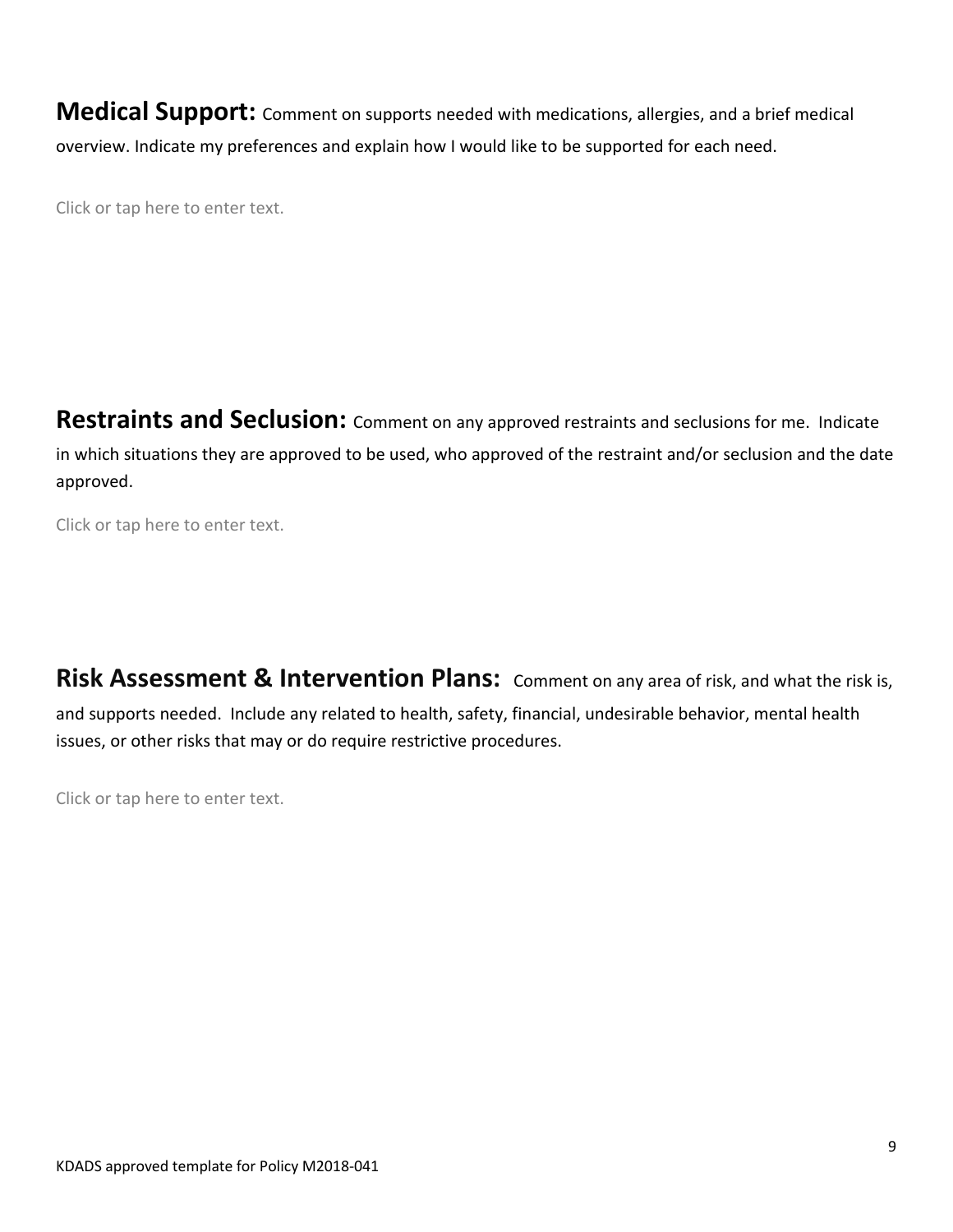## **Restrictive Procedures, Limitations and Modifications:**

List all current restrictive procedures or limitations to preferred lifestyle, and include the assessed need. This cannot solely be the disability. Include all the information below for each restriction, limitation or modification to the preferred lifestyle.

Description of Restriction/Limitation/Modification:

Click or tap here to enter text.

#### Assessed Need:

Click or tap here to enter text.

### History of Decision-Making and Potential Consequences to Poor Choices (long and short term):

Click or tap here to enter text.

### Potential Risk of the Restriction/Limitation/Modification (long and short term):

Click or tap here to enter text.

#### Less Restrictive Alternatives Tried:

Click or tap here to enter text.

### Safeguards for Protecting My Rights and Safety:

Click or tap here to enter text.

#### Frequency of Review:

Click or tap here to enter text.

#### Person/Provider Responsible for Data Collection:

Click or tap here to enter text.

### Person/Provider Responsible for the Reviews:

Click or tap here to enter text.

#### Date Informed Consent Obtained:

Click or tap to enter a date.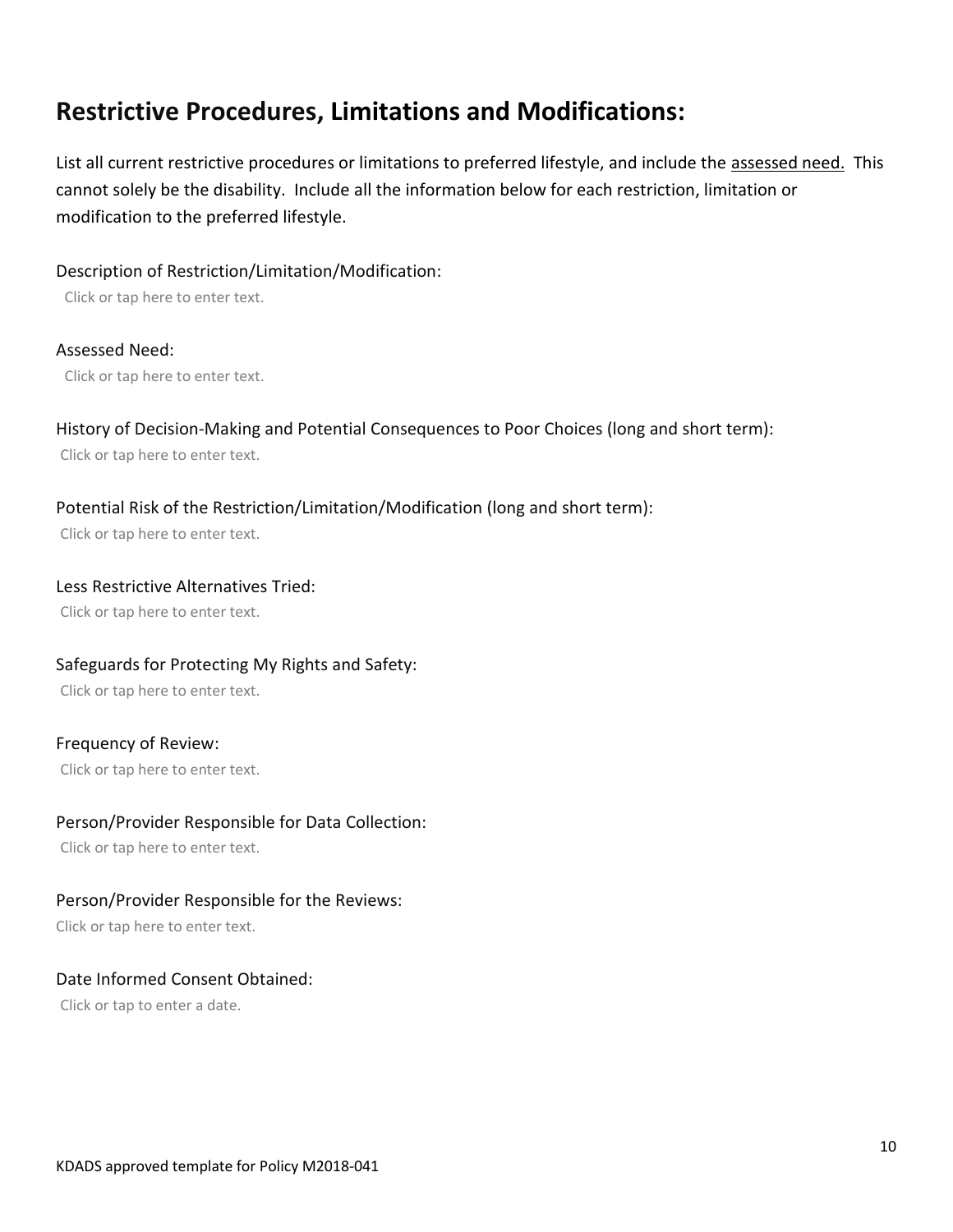**Legal or Financial Support:** Comment on supports needed with any legal issues and finances including managing personal funds, banking, purchasing items, planning a budget, paying bills, reporting personal income, filing tax returns, planning for the future (savings, trusts, etc.), finding an advocate or guardian, planning for the succession of a current guardian, etc. Indicate my preferences and explain how I would like to be supported for each need.

Click or tap here to enter text.

**Communication & Decision-Making Support:** Comment on supports need with daily

communication and decision making, expressing feelings, expressing health symptoms, important life decisions, self-directing care, voting, reporting potential ANE, etc. Indicate my preferences and explain how I would like to be supported for each need.